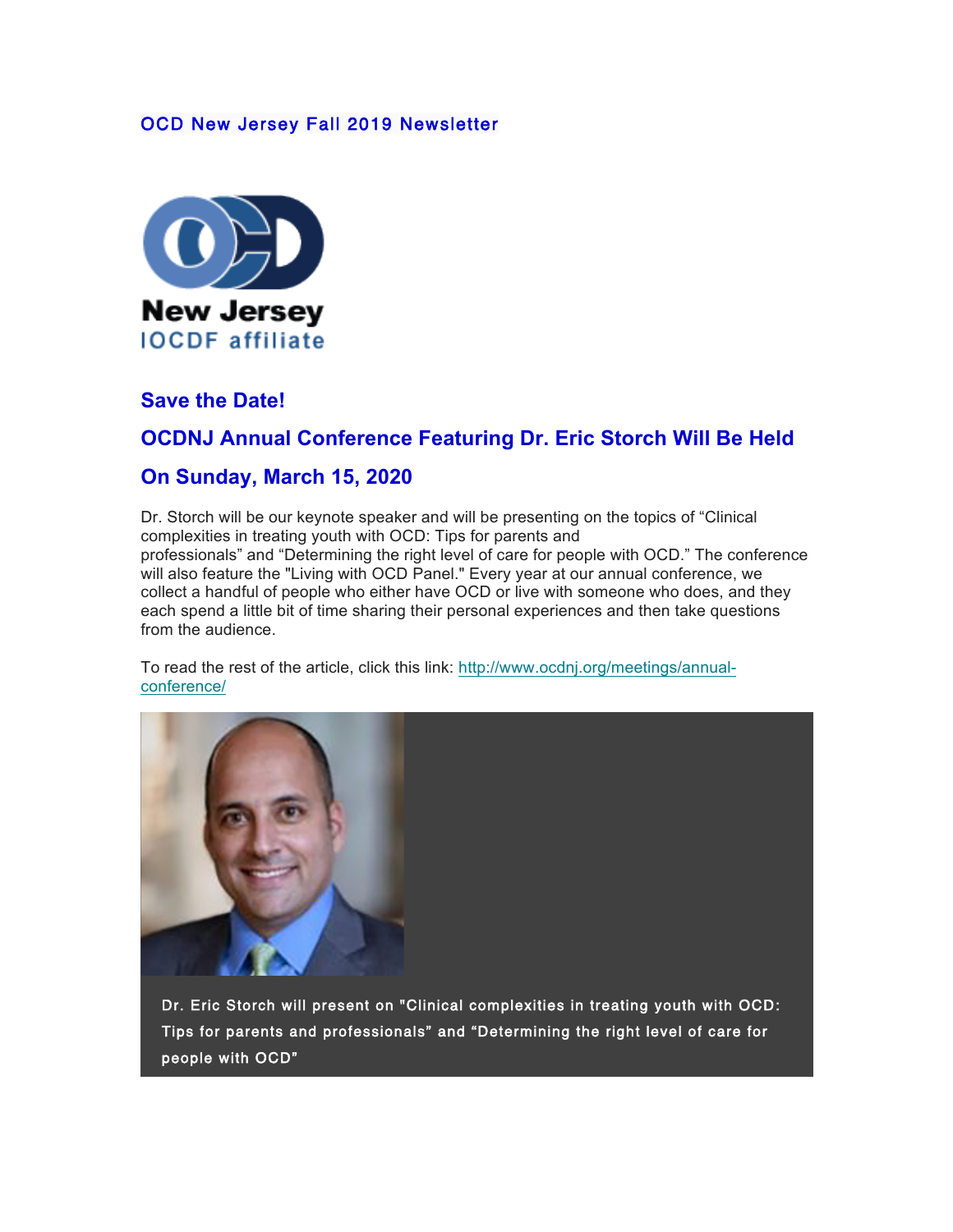#### **OCD Awareness Week 2019 Review**

**OCD New Jersey was involved in 4 different events located throughout the state during OCD Awareness week, October 13-19. There were 3 different OCD Expert Panels, and one presentation to a psychology organization.**

On Monday, October 14th, 26 community members attended the OCD New Jersey's "OCD Awareness Week: Ask the Experts" panel at Anthony's Coal Fired Pizza in Livingston. As audience members enjoyed free pizza and salad, panelists Drs. Jordan Levy, Melissa Conway, Stacey Dobrinsky, and Zach Infantolino answered questions about OCD symptoms, treatment, and best practices.

OCD NJ hosted "OCD Awareness Week: Ask the Experts" panel at Grillstone Restaurant in Old Bridge, New Jersey. The event was attended by over thirty individuals and moderated by Drs. Allen Weg, Rachel Strohl, Robert Zambrano, and Jennifer Kennedy. Audience members posed relevant and thoughtful questions, such as how to treat specific types of OCD, the role of medication in symptom management, and how therapy is modified for the child and adolescent populations.

On Wednesday, October 16th, OCD NJ hosted an "Ask the Experts" Q & A panel at the Cherry Hill Public Library in recognition of OCD Awareness Week. Panel members were Drs. Marla Deibler, Jennifer Gola, Phoebe Durland, Jacquelyn Gola and Mr. Paul T. They discussed the manifestation of OCD, co-occurring disorders, the nuances of effective treatment, and living successfully with the disorder.

On Thursday, October 17th, OCD New Jersey President, Allen H Weg, EdD, presented to the Morris County Psychological Association at the College of St Elizabeth in Morristown, New Jersey. His topic was, "Pediatric Treatment of OCD," and it was attended by over 30 mental health professionals.

To read the rest of the article, click this link: http://www.ocdnj.org/meetings/ocd-awarenessweek/ocd-awareness-week-2019/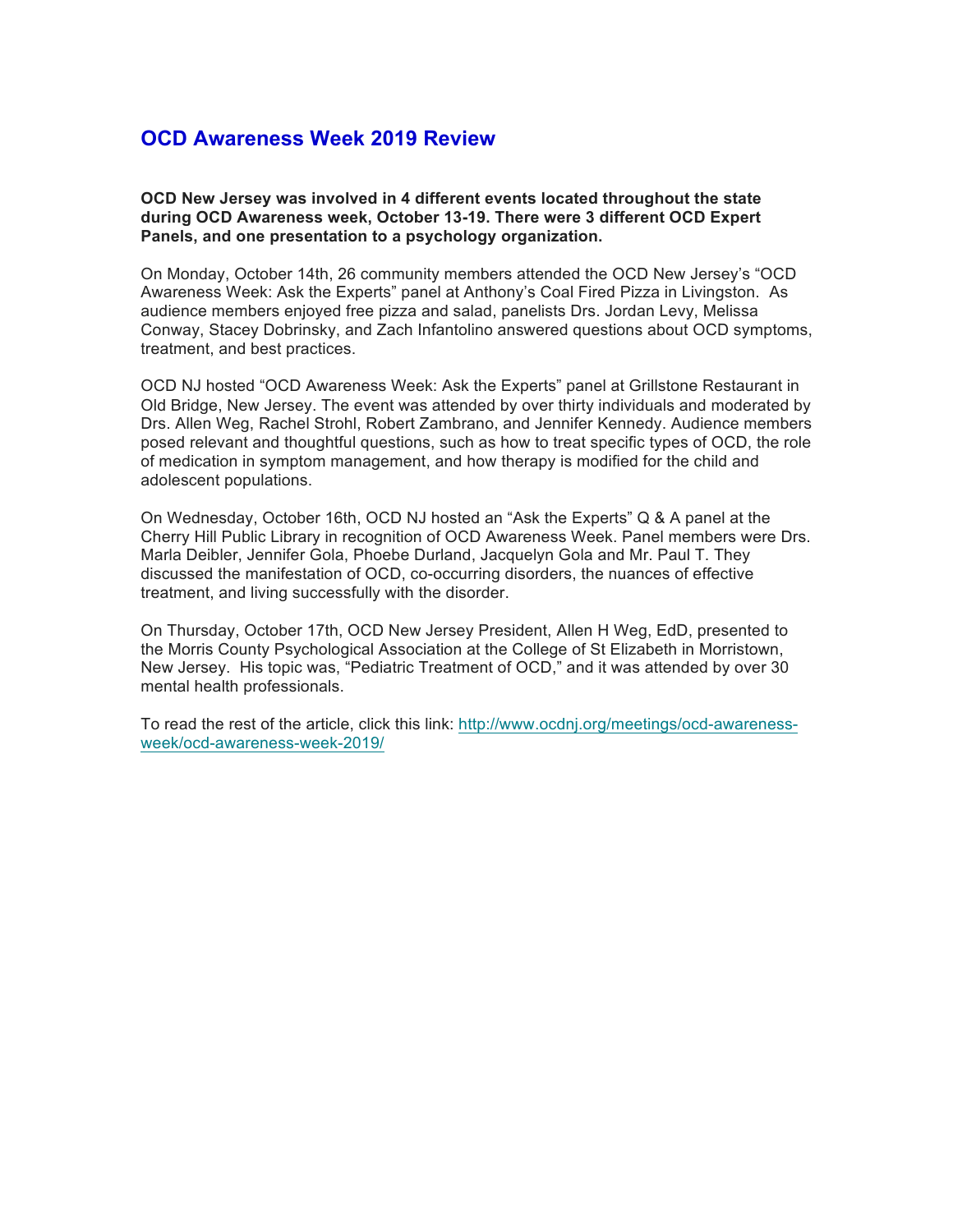

Drs. Levy, Conway, Dobrinsky and Infantolino presented as a panel of experts in Livingston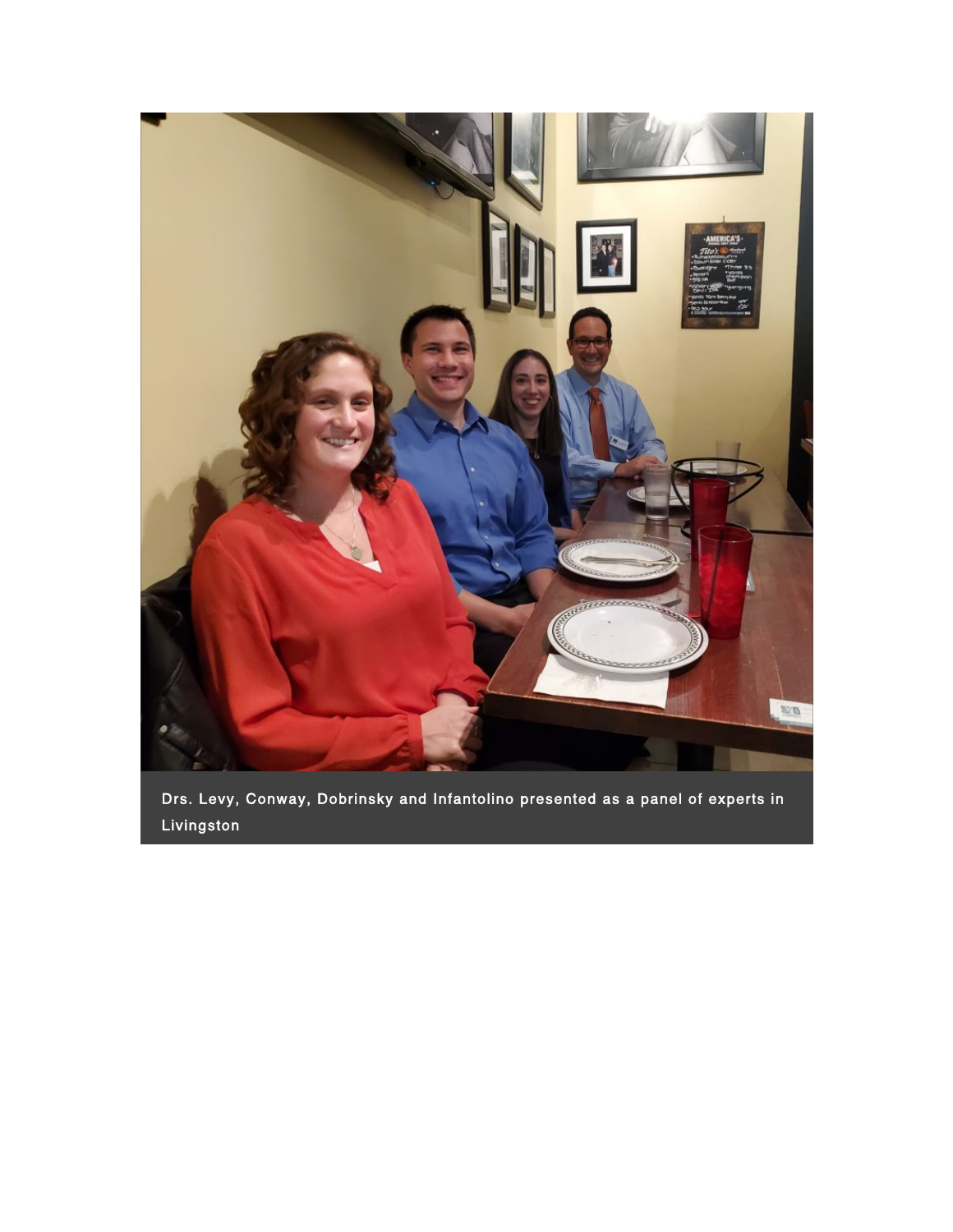

Drs. Weg, Zambrano, Strohl, and Kennedy presented as a panel of experts in Old Bridge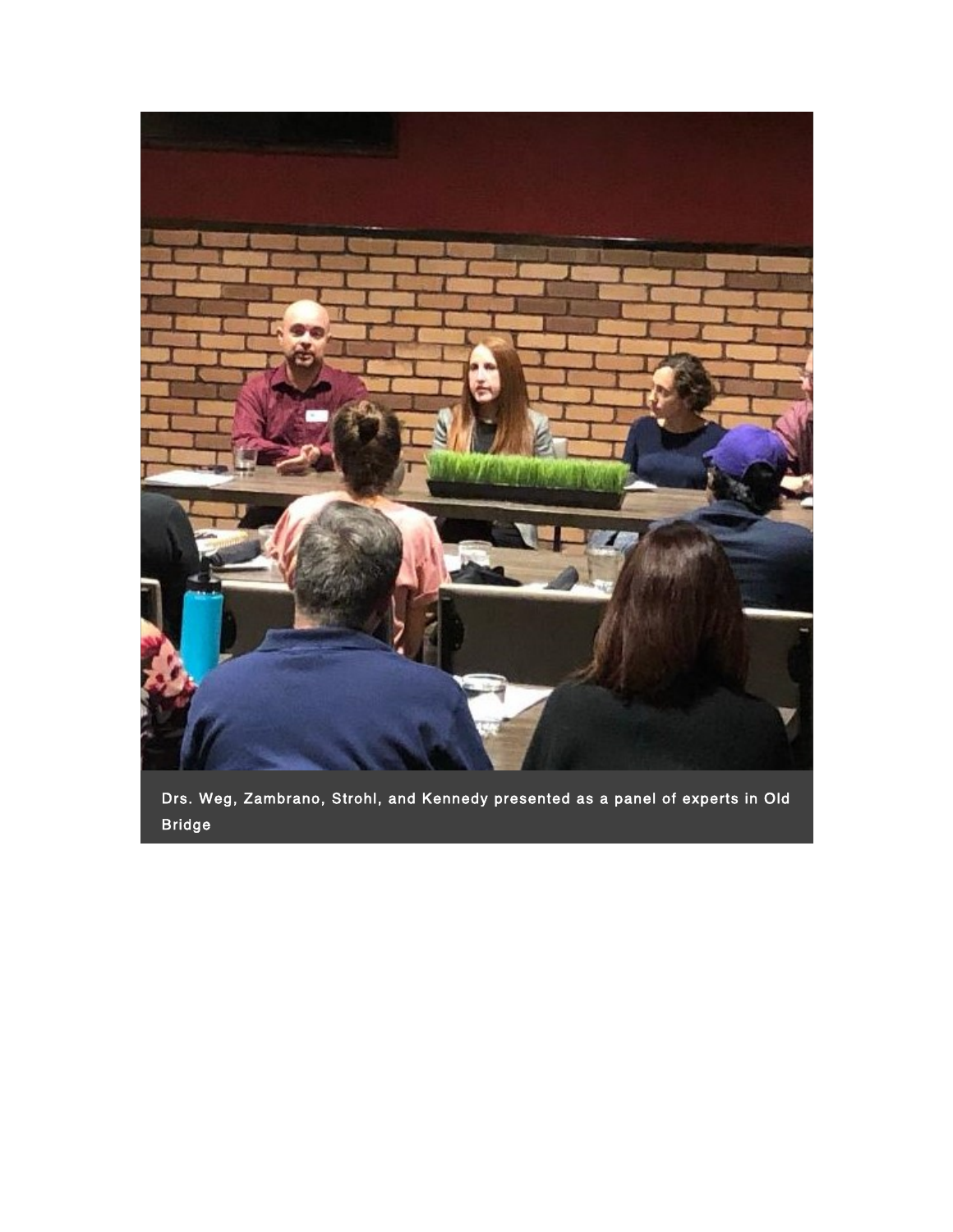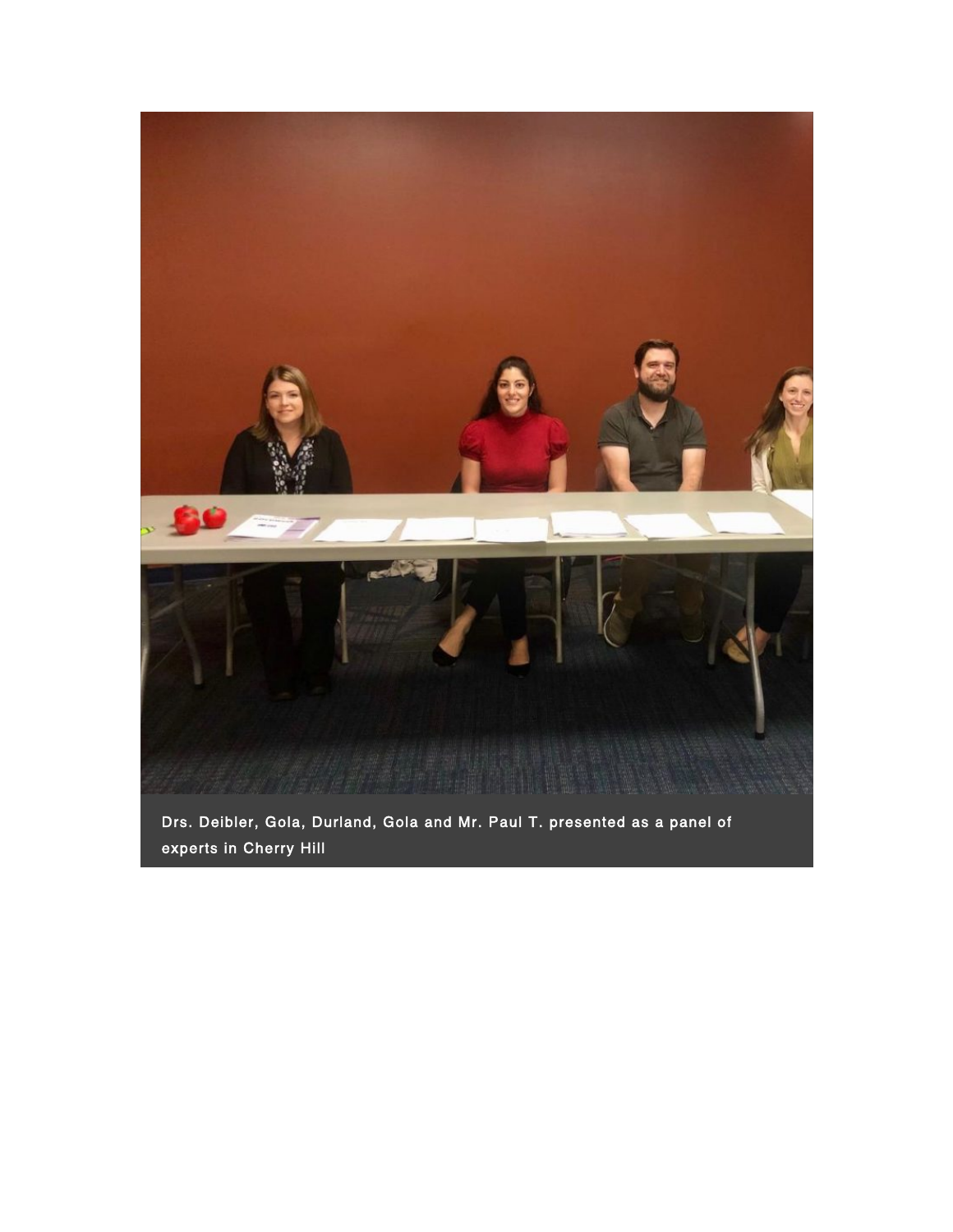

# **OCDNJ DVDs for Sale**

We record our annual conferences and the speakers from our quarterly meetings, and provide copies of them to anyone interested. All moneys charged are pumped back into OCDNJ to help defray the costs of the organization. This is a great way to learn more about various topics of interest within and related to OCD. For a listing of DVDs available, click this link: http://www.ocdnj.org/newsletter/dvds/